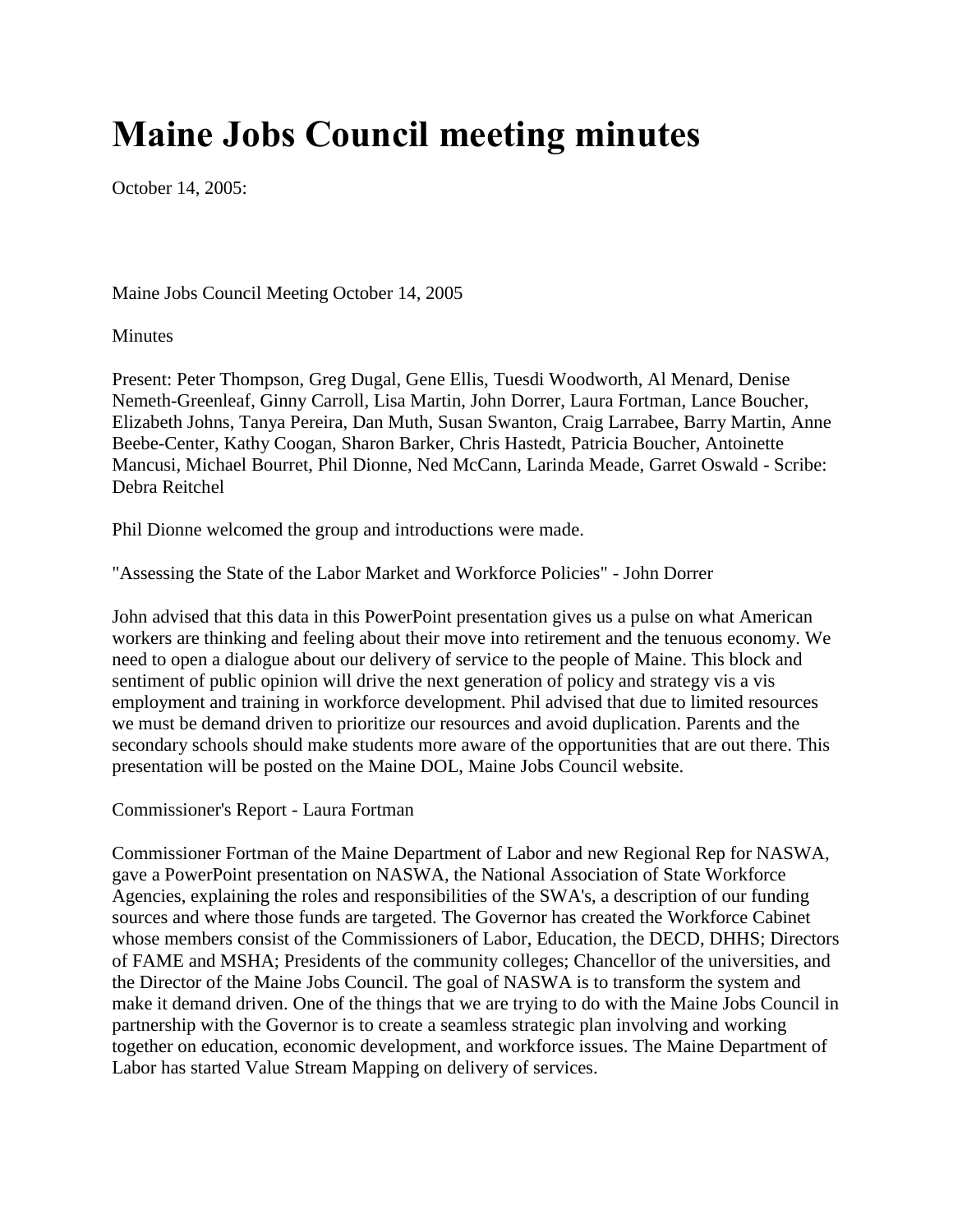Greater focus will be put on youth programs. We are identifying better ways to link with the community and faith based organizations, implementing common measures and then examining infrastructure costs and eliminating duplicative administrative costs. If we are going to better serve workers in our state we must have a good foundation in data and to move from there.

Committee Reports

Women's Employment Issues - Sharon Barker

The Women's Committee has developed the following Statement of Purpose:

"The Women's Employment Issues Committee fosters action on current factors affecting women's participation in the workforce. The committee highlights employment issues, develops recommendations to the Maine Jobs Council and supports initiatives that remove barriers preventing women in Maine from obtaining complete economic success and security. The Committee proposes and promotes policies, programs and legislation that provide full economic opportunity for all Maine women. Through 2010 the Committee will establish quantifiable benchmarks to measure, monitor, and annually evaluate Maine's progress in achieving that economic opportunity and security for all Maine women."

A subcommittee of the Women's Committee was established to work on the benchmarks that would provide quantifiable ways to measure the progress made in Maine. This subcommittee includes people from the Labor Market Information Services, the Maine Centers for Economic Policy, the Maine Women's Policy Center, the Bureau of Labor Standards and the Bureau of Employment Services. Some of the benchmarks that will be identified and tracked will be: women's and men's wages, health insurance benefits for men and women, the number of men and women living in poverty, the ages of men and women workers, breakdowns of workers by industry, age and sex, completion of post secondary education for women and men, and business ownership by assets for women and men.

The Women's Committee advocates for the establishment of a Prior Learning Assessment Program in Maine's university and community college system and is directly involved with staff at the Department of Labor. We are also advocating for the establishment of a Workforce Development Fund. The fund is to insure that unemployed workers have some access to training and skills development to allow them to attain self sufficiency. The Workforce Development Fund will supplement expanding the options that are currently available through other kinds of financial support

Industry Committee - Lisa Martin

The Industry Committee has developed the following goals:

State collaboration between Maine businesses, industry sectors, public, and private agencies.

 "Just in time" sharing of information and resources critical among not just those sectors represented on the committee but all those invested sectors here in the state.  $\clubsuit$  Promoting direct industry involvement in the development of Maine's overall economic development strategy.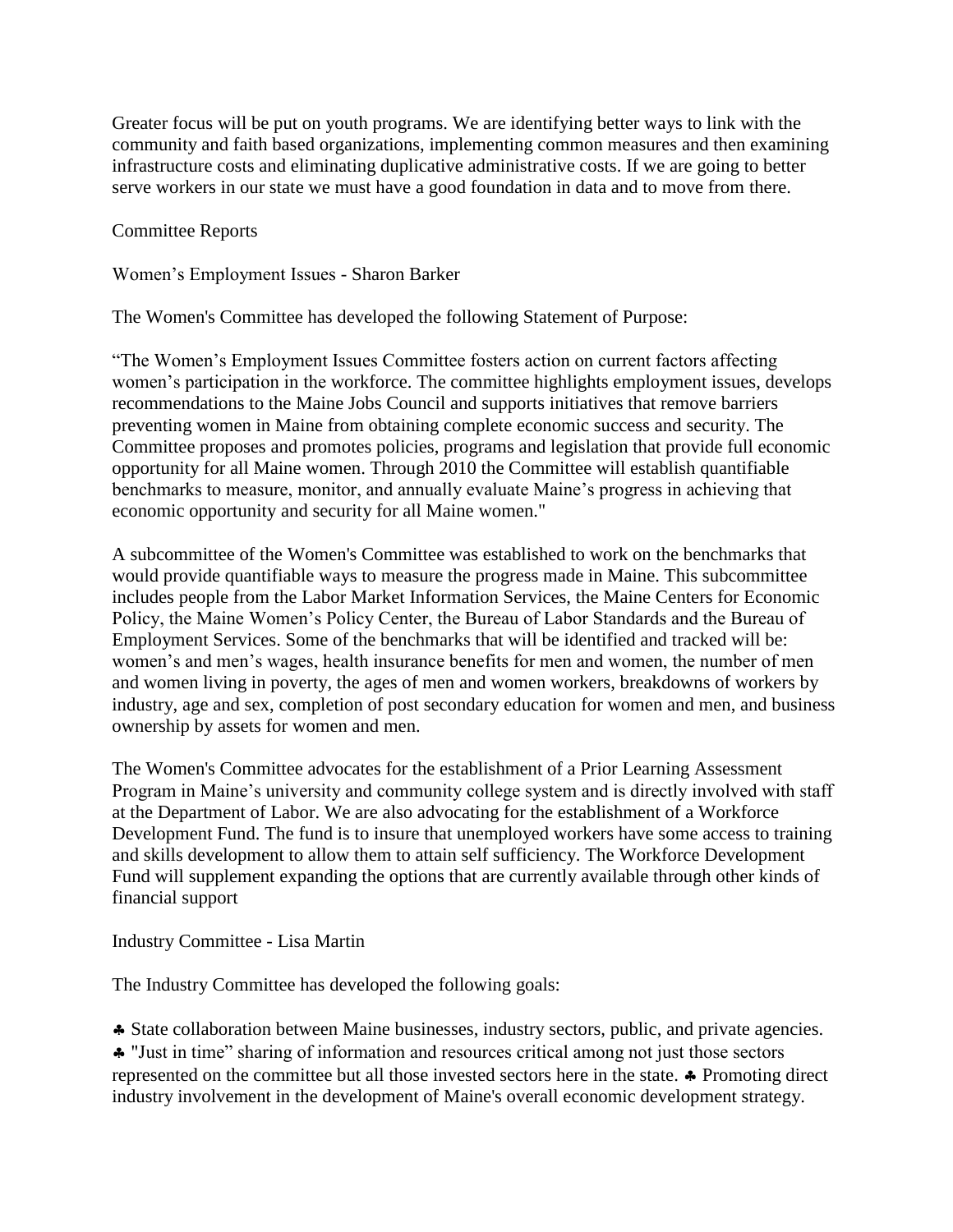Industry involvement in workforce education and training initiatives is critical in terms of particular sectors that we do serve as well as training models for other sectors and also industry involvement in economic development initiatives. We feel that our voice and the initiatives that we work on and represent are critically important to the state in developing strategy. We will be encouraging strategic partnerships between industry associations and public agencies, particularly engaged around surveying and analyzing businesses, the trends, the issues. We strive to survey our industries so that we have "just in time" information on workforce, wages, sector trends, and economic development issues that affect those industries that we can distribute to the Department of Labor, the CareerCenters, and the Economic Development community. We would like to work in collaboration with the training institutions looking for work flexibility, training flexibility, expanded options for delivery of workforce training that are critical to the needs of all of our various industries.

Youth Transitions Committee - Craig Larrabee

Craig passed out a draft summary of the "Vision, Mission and Goals" for the Youth Transitions Committee. Maine is reporting an 86% graduation rate which is based on the number of students starting their senior year and actually graduating. The new formula for determining the graduation rate will be calculated using the drop out figures of the ninth, tenth, and eleventh grades as well. The Educational Trust, a nonprofit working with the National Governor's Association reports that Maine's graduation rate could be somewhere around 72 to 74 percent.

About 30 percent of Maine's first year post secondary education students do not return for their second year. Approximately 18 percent of 18 to 24 year olds are not engaged in the workforce or going onto secondary education. Nationally 36.4 percent of 16 to 19 year olds are employed which is the lowest teen employment rate in the past 56 years. The Committee is working with Andy Sum at Northeastern University on a special data project.

The Youth Transitions Committee targets 14 to 24 year olds and how we can help them gain the knowledge skills, attitude and abilities needed to transition successfully and how we can get educational policies and workforce policies to collaborate more. We are examining policies coming out of the Department of Education.

We have to keep in mind that not every student is going to want to go to a four year college. We need to discuss the different kinds of continuing education. We don not want our kids to feel like second class citizens if they are not attending a four year college.

MJC Member survey During a break, Council members were asked to fill out a survey concerning their preferences for meeting times and agenda items. The schedule of meeting dates for 2006 was also distributed. The 2006 dates are as follows; 1/20/06 in Augusta, 4/28/06 in Bangor, 9/22/06 in Augusta.

BRAC Update - Lance Boucher, Ginny Carroll

Lance met with Project Manager Brian Monroe from the US Department of Defense, Office of Economic Adjustment who advised that the Navy would like to receive fair market value for the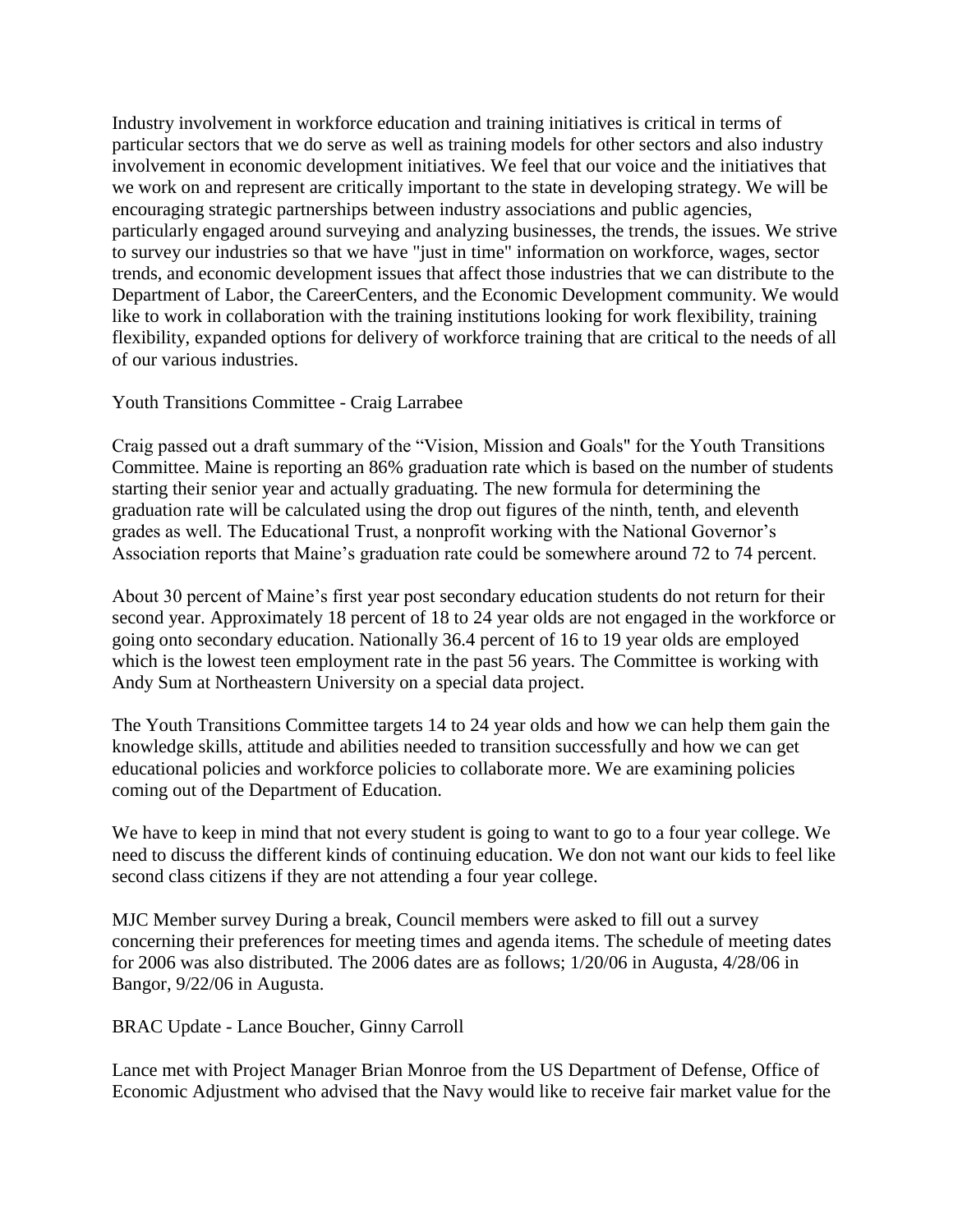BNAS property, but the Maine delegation will seek a no cost transfer. Lance provided a legislative update on the BRAC process.

All the housing at BNAS is owned by GMH (Government Military Housing) and the Navy owns the land. This is the first time that BRAC has had to deal with the privatized housing issue. The BRAC Advisory Council and Maine State Housing Authority have been engaged in conversations to convert base housing into affordable housing.

Ginny Carroll advised that she has been working with LMIS and identified demographic information on appropriated and nonappropriated fund employees. Most of the contractors are for short time civil service kinds of contracts. There are about 200 private contract services on the base, most of which are for short time civil services. Results of a worker needs survey will be entered into a database created by Mike Roland. The MDOL has been and will be providing many onsite workshops based on the needs identified in the survey. The Bath CareerCenter has provided workshops as well. A BRAC website has been developed that's right on the desktop of every worker at BNAS thanks to HRO in Brunswick. HR is also sponsoring a full day for the workers to access information and actually register for some of their programs, like the Priority Placement Program. FAME is giving thousand dollar scholarships to the first 250 people.

Program Updates - REA, LiLA, Mapping Project - Larinda Meade, Garret Oswald

Maine Workforce Development Fund

Larinda advised that the Maine Workforce Development Fund would be used to help fund training and education in high growth, high wage occupations. It will focus on people who are likely to exhaust their unemployment benefits. If we were to use a portion of unemployment insurance funds, we would have to go to the Legislature. A show of hands by the MJC indicated that the council supports the concept.

## Reemployment Eligibility Assessment Project (REAP)

Last year the Bureau of Employment Services and Bureau of Unemployment Compensation wrote a grant together. People collecting UI are put on a fast track for re employment. Ten positions within MDOL were shifted to CareerCenters. People who have collected five UI checks are invited in for a four hour workshop. They come in again after the 8th week. In the 10th week if they are still not employed we give them another booster workshop. Approximately 50 percent of the people we are sending a letter to are coming in. For those people who are receiving their 5th UI check and those who have gone through the REAP program, we have cut down the amount of UI by eight weeks. We are looking to see if the program can be extended past its end date of March 2006.

LifeLong Learning Accounts -

Larinda passed out a flyer about the LifeLong Learning Accounts. Employers and employees would make equal contributions to a training fund through a FAME Next Gen account. Larinda would be happy to come and visit any chamber or business to speak about LiLA.